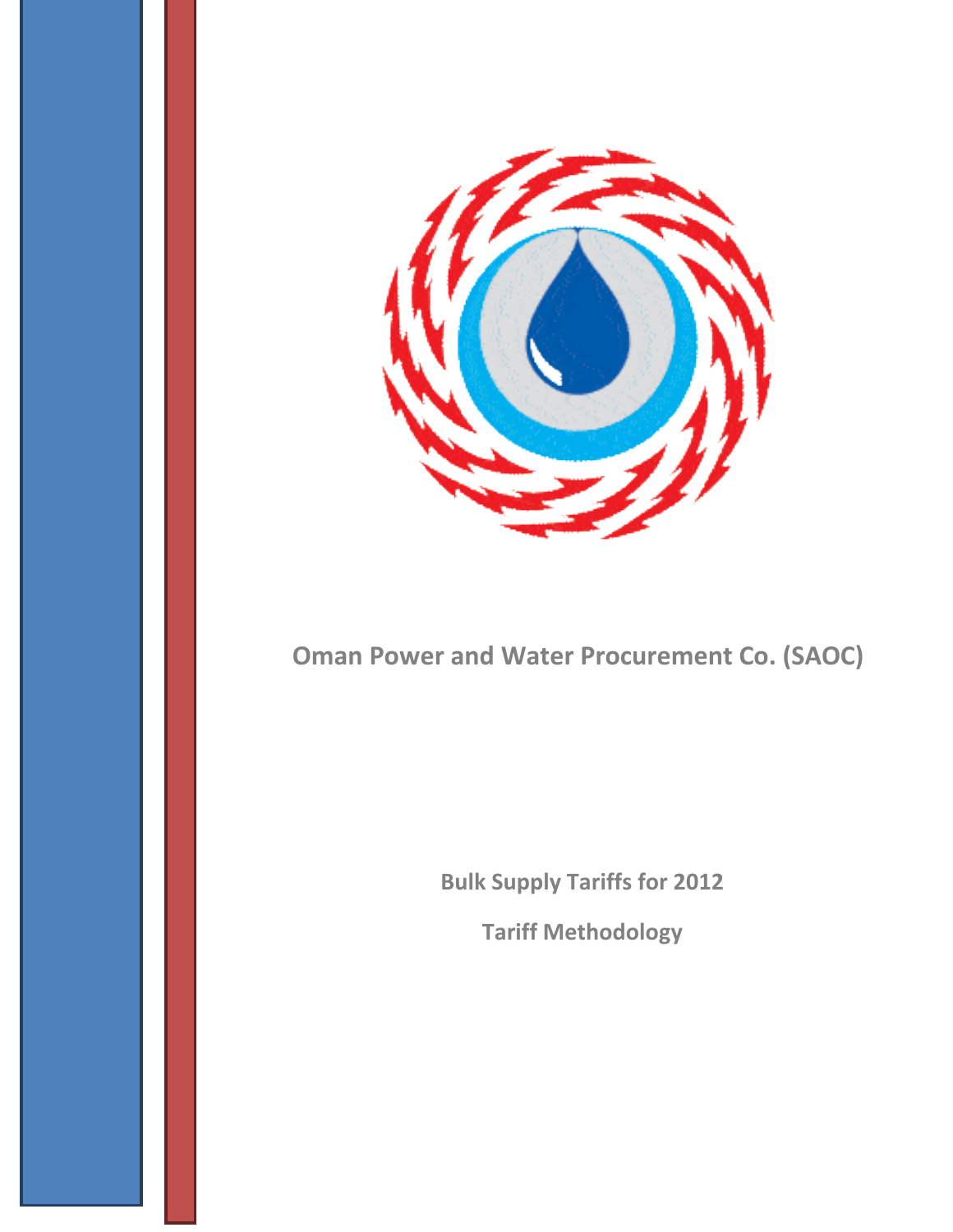#### **Summary**

During 2011, OPWP conducted a review of the methodology used to derive Bulk Supply Tariffs (BSTs) for electricity and water. AER approved the BST methodology in February 2012. This document summarises the review and provides an overview of the methods used to prepare the BSTs.

The methodology review came to the following conclusions with respect to the level, structure, and billing determinants of BSTs:

- 1. **Level.** The level of both electricity and water BSTs should be set to the relevant revenue requirement. The revenue requirement is defined as the allowed financial costs allocated to the relevant sector and business;
- 2. **Structure.** The structure of the BSTs should be based on underlying marginal costs, and scaled appropriately to a level that will recover the revenue requirement. Conclusions specific to the electricity and water sectors are described as follows:
	- a. Electricity. The structure is based on underlying short-run marginal economic costs. This approach best promotes allocative efficiency, recognising that electricity consumption outside the peak demand periods is unlikely to require new capacity. Both short-run marginal capacity costs and short-run marginal energy costs are scaled by a common factor to reach the electricity revenue requirement, in order to preserve the price signal.
	- b. Water. The structure is based on long-run marginal economic costs. Considering that incremental water demand at any time of the year requires new capacity, unlike electricity, this approach best promotes allocative efficiency in the water sector. Separate scaling factors are determined for the fixed and variable components: the fixed component of long-run marginal costs are scaled to reach the fixed component of the water revenue requirement, and the variable component of long-run marginal costs are scaled separately to recover the variable component of the water revenue requirement. Other scaling approaches would expose OPWP to potentially large mismatches between its revenues and its costs given the difficulties with forecasting water sales volumes, and the large difference between variable economic cost and variable financial costs faced by OPWP.
- 3. **Billing Determinants.** The current billing determinants remain appropriate for both electricity and water.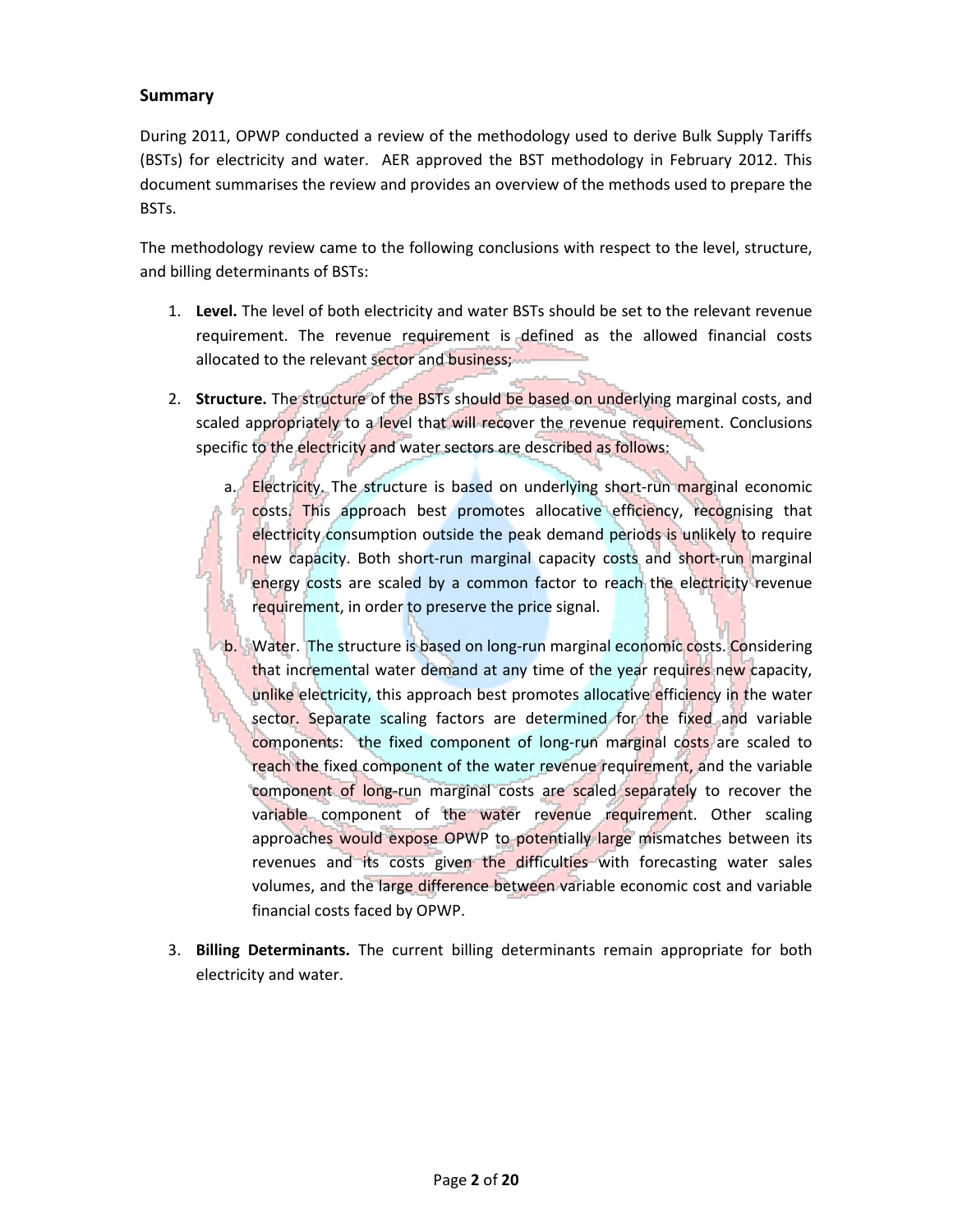#### **Introduction**

This document summarises the key steps in the methodology used to develop the electricity and water BSTs for 2012. The description of these steps examines first the electricity BST methodology, then the water BST methodology, andfinally, the allocation of joint costs (in the case of IPWPs) to the electricity and water sectors respectively. The electricity and water BSTs for 2012 are presented in annexes to the document.

The guiding principles are that:

- a) Tariff levels should be based on financial costs.<sup>[1](#page-2-0)</sup> While efficiency arguments would suggest tariff levels should be based on the economic costs, this is considered unacceptable as it would result in a large over-recovery of financial costs (i.e., exceeding the Maximum Allowed Revenue in the OPWP licence).
- b) Tariff **structure** should be based on the underlying structure of economic marginal costs. Economic efficiency will be encouraged by reflecting the underlying structure of marginal costs where reasonably practical, for example in the choice of rate bands for electricity.

OPWP uses a number of models to develop the BSTs, comprising:

÷,

- a) The **Demand Forecast** model: an in-house Excel model that takes input on historical electricity and water demand and projections of customer load growth to develop a forecast of electricity and water demand, which is used as input to the Power System Simulation model.
- b) The **Power System Simulation** model: a proprietary generation investment planning and despatch model, that takes input data on demand, generation and fuel prices (in either economic or financial prices), and power system operational characteristics tosimulate the hourly despatch of the power system and simultaneously estimate hourly short-run marginal costs (SRMCs), disaggregated into short-run marginal capacity costs (SRMCCs) and short-run marginal energy costs (SRMECs), and fuel costs.
- c) The **Revenue Requirements** model: an in-house Excel model that takes input data on OPWP purchase costs, OPWP-own costs and other allowed costs and derives revenue to be recovered from the electricity and water BSTs for both the MIS and Salalah.
- d) The **Electricity BST** model: an in-house Excel model that takes input data on hourly SRMCCs and SRMECs from the Power System Simulation model and the electricity revenue requirement from the Revenue Requirements model together with a user selection of rate bands and scaling approach to derive the electricity BST for a particular system.

<span id="page-2-0"></span> $\frac{1}{1}$ <sup>1</sup>Financial costs in this context correspond to OPWP's actual "out-of-pocket" costs to supply electricity. This is relevant in particular to the actual cost of natural gas used for electricity generation as supplied by the Ministry of Gas. Economic costs in this context correspond in contrast to the "opportunity cost" of natural gas, evaluated at international prices.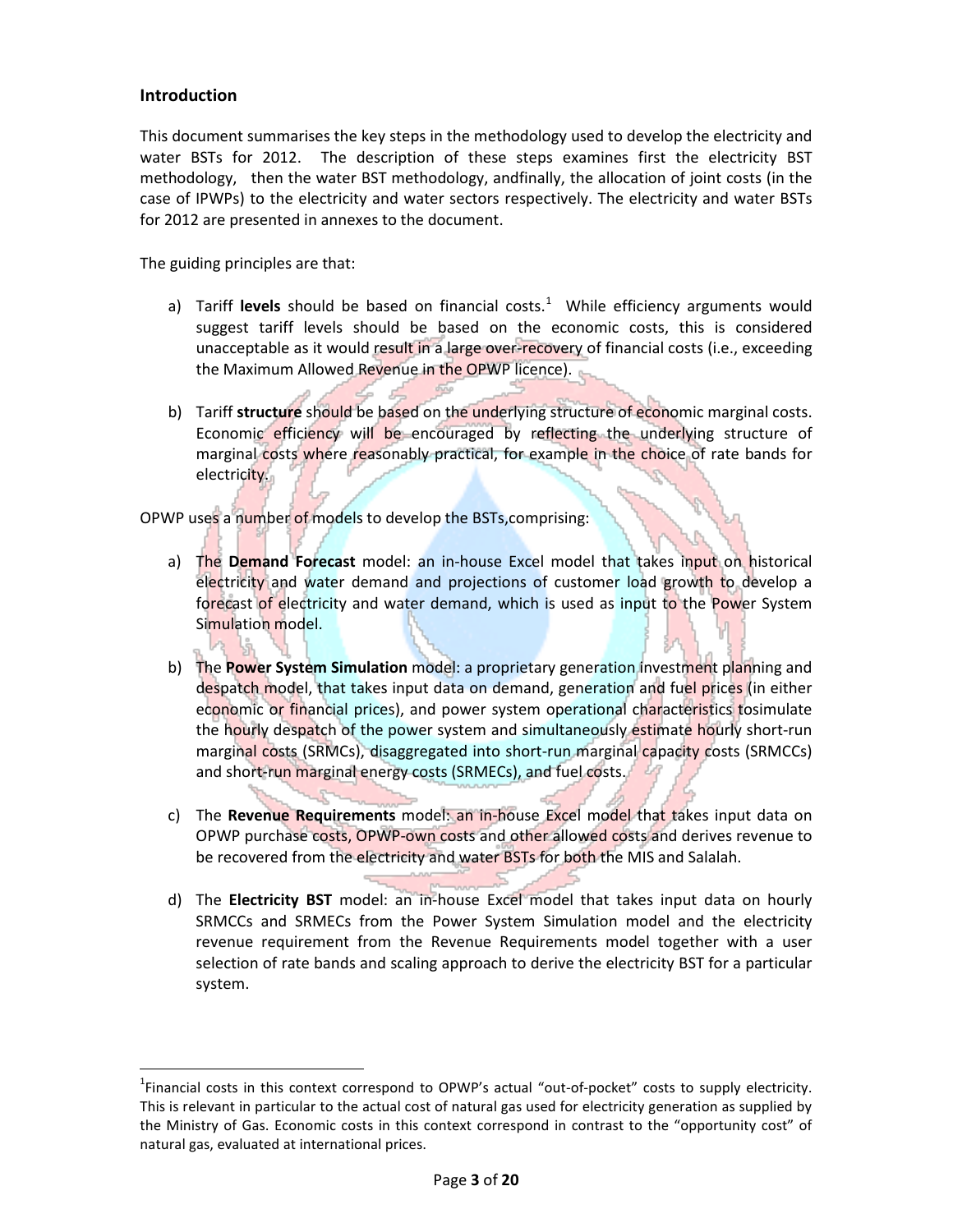e) The **water BST** model: an in-house Excel model that takes input data on costs of water production from a recent engineering report, electricity costs from the electricity BST model and the water revenue requirement from the Revenue Requirements model together with a user selection of scaling approach to derive the water BST for a particular system.

The models place certain practical limitations on the methodologies. The Power System Simulation model is an hourly unit-commitment model that meets international standards, yet its flexibility is also somewhat limited as it needs significant user inputs to model combinations of outages of equipment at the combined cycle plants and electricity production at IWPPs and to meet the security standard in terms of loss-of-load-hours (LOLH). The in-house models were also developed to provide flexibility, yet there are implicit limitations in their design as well as explicit limitations such as on the number of rate bands, choice of hours in each rate band and the selection of scaling approach.

# **Electricity BST Methodology**

The principles used to develop the electricity BST and the key steps in the methodology are described below, dealing firstly with structure and secondly with level and scaling. Figures 1 and2show the main steps in the development of the electricity BST.

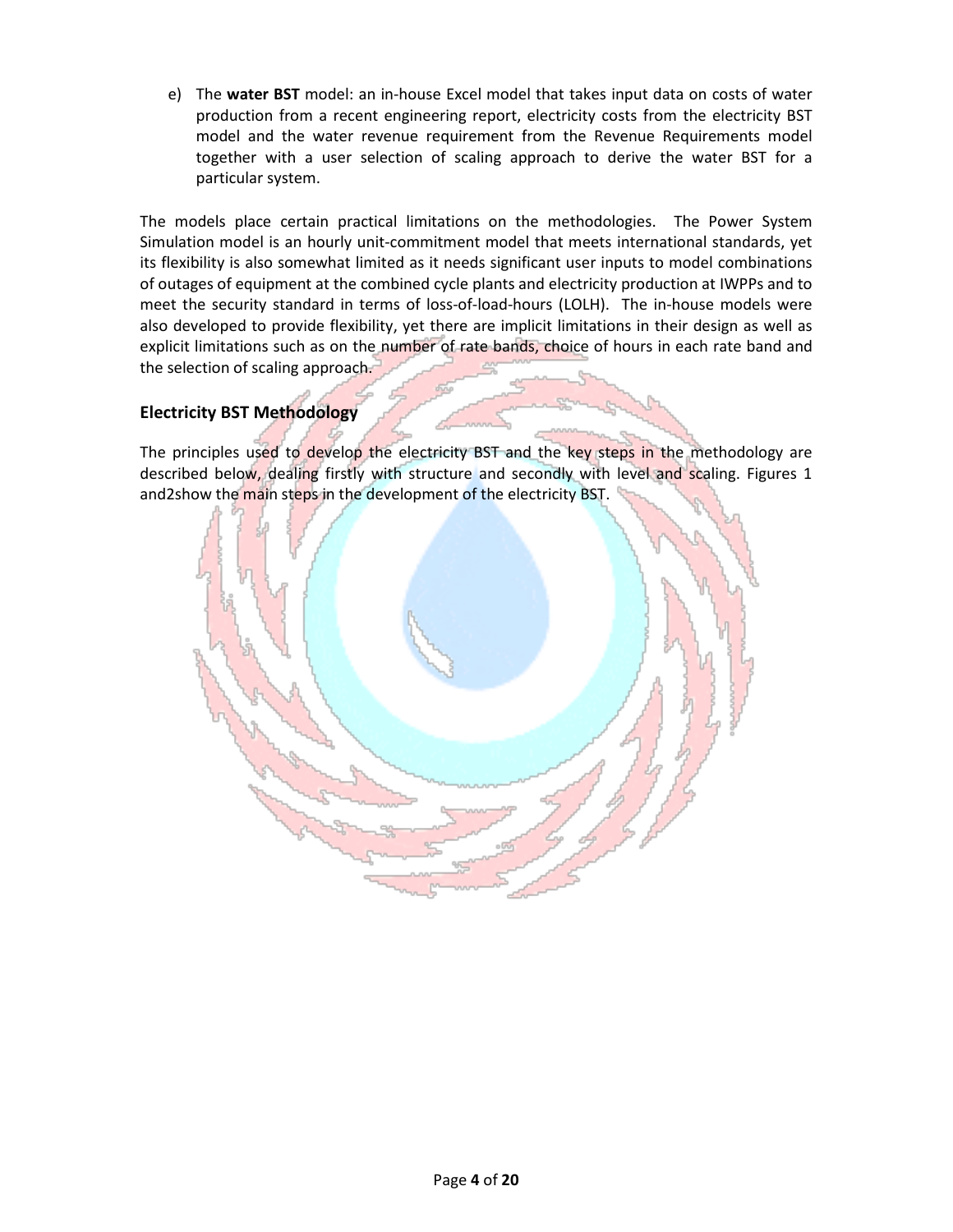

Figure 1 : Steps to determine the structure of the electricity BST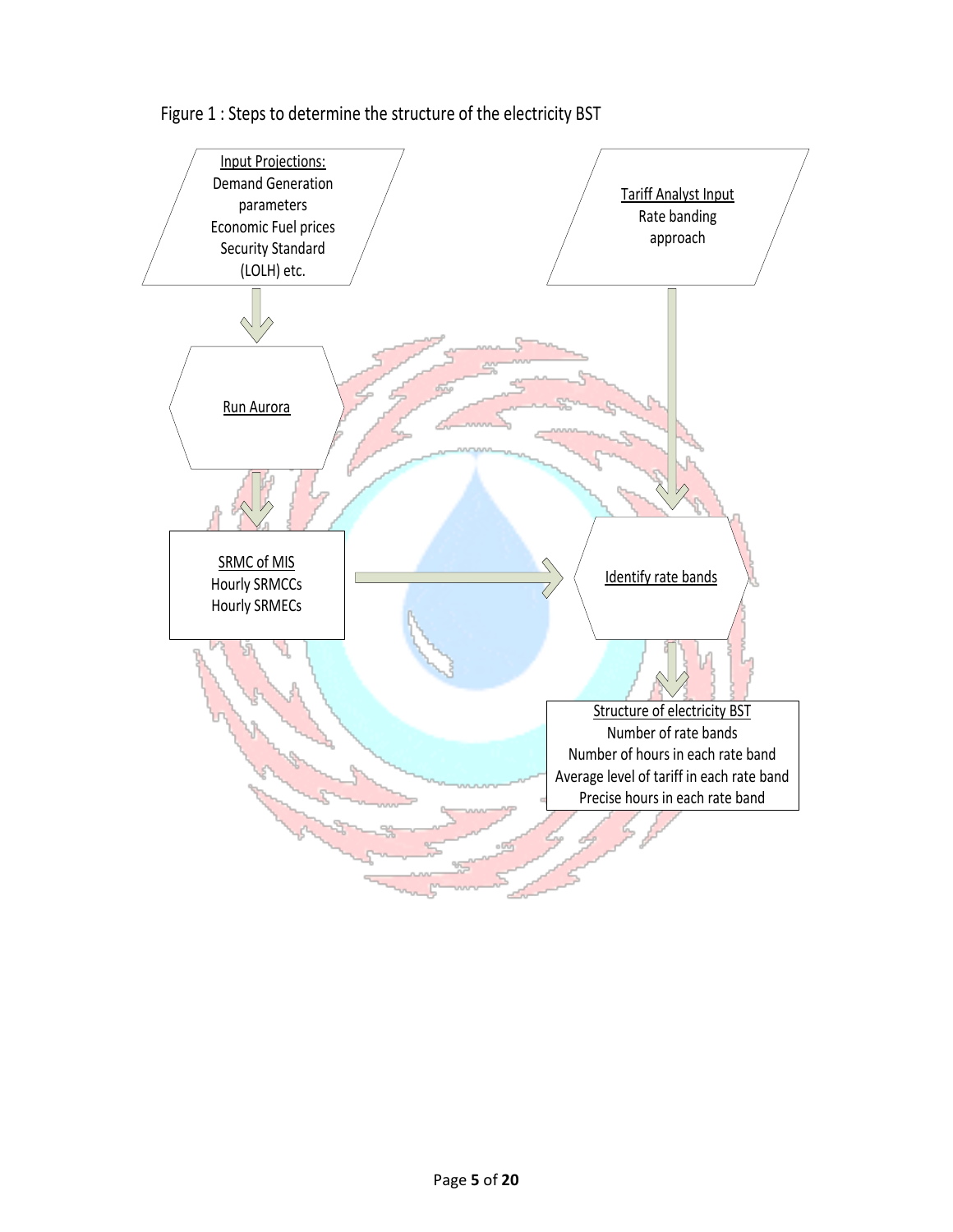

Figure 2 : Steps to determine the level of the electricity BST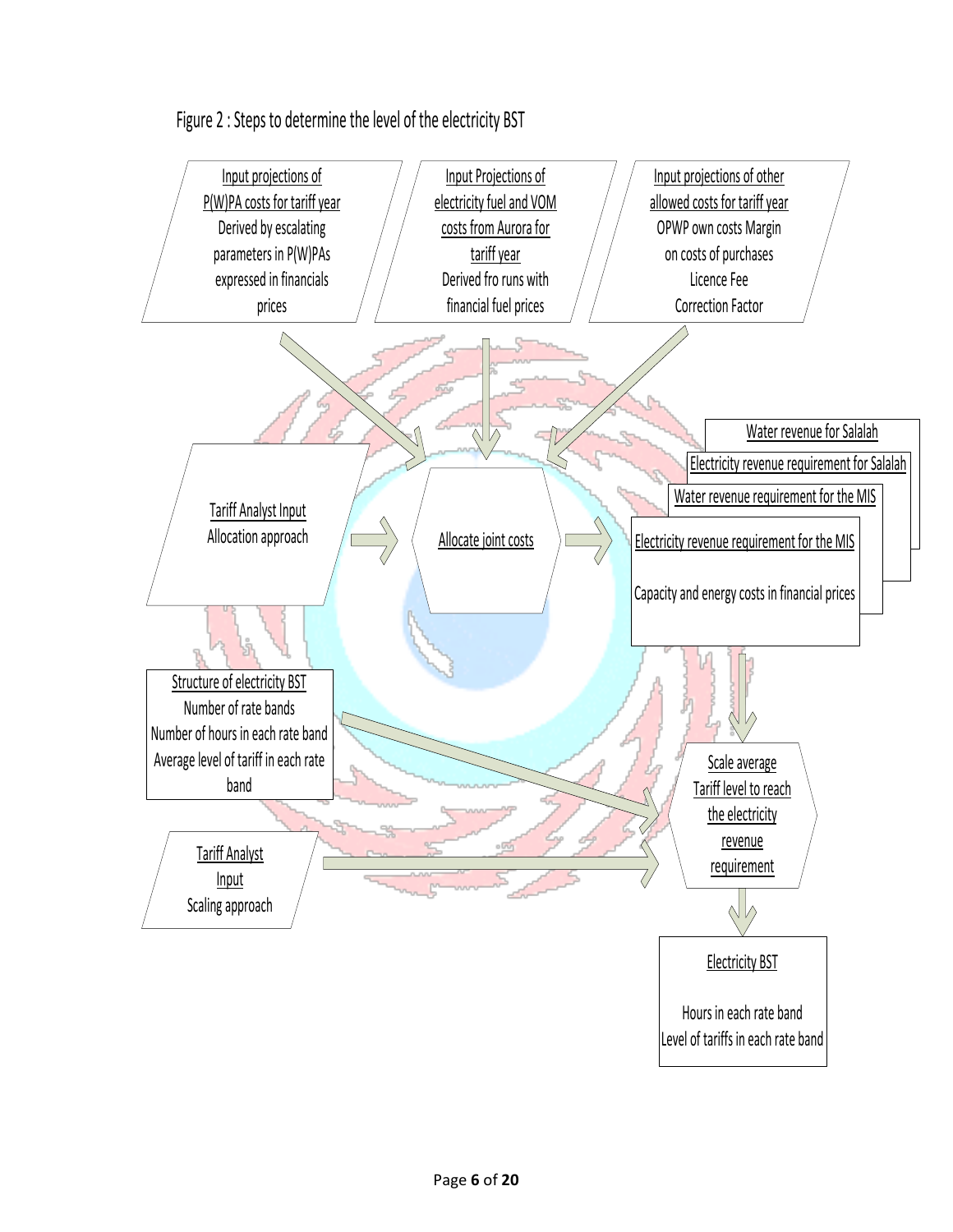#### **Principles**

The following five principles have guided the development of the electricity BST:

- a) The structure of the BST is set to reflect short run marginal economic costs in order to promote allocative efficiency.
- b) The level of the BST is set to achieve the electricity revenue requirement for the MIS. This revenue requirement comprises the financial costs attributed to electricity, comprising:
	- i. direct costs of electricity purchases from IPPs;
	- ii. indirect costs allocated to electricity, such as the allowed revenue in respect of OPWP-own costs and licence fee; and
	- iii. the portion of joint costs at the IWPPs allocated to electricity.
- c) Tariffs are scaled to reflect short-run marginal economic costs. The scaling factor is determined to limit total revenues to the electricity revenue requirement. The scaling factor is multiplicative, and applies uniformly to both capacity and energy costs for the following reasons:
	- i. scaling of capacity costs alone would be insufficient;

ii. given the relatively narrow time bands for peak demand, some reduction is necessary to the large differentials between peak and off-peak period tariffs as a practical matter, in order to encourage peak demand reduction rather than merely shifting the time of the peak demand. Multiplicative scaling reduces the large peak and off-peak differentials, whereas separate scaling of economic capacity and energy costs further exacerbates the large peak and off-peak differentials as it impacts disproportionately on energy costs.

- d) The allocation of joint costs at IWPPs between electricity and water is based on sharing the benefits of joint production.
- e) The current billing determinant remains appropriate. This is a single variable charge expressed in RO/MWh that combines both capacity and energy components (and, thus, ensures that variable charges better reflect underlying economic costs than would be the case if separate fixed and variable charges were introduced).

#### **Tariff Structure**

Concerning tariff structure, and specifically the rate bands, the methodology comprises the following steps:

1. Establish input data to the Power System Simulation model. The input data include projected demand (provided by the Demand Forecast model), operating and cost characteristics of generation units, projected fuel prices and value of lost load (VOLL) at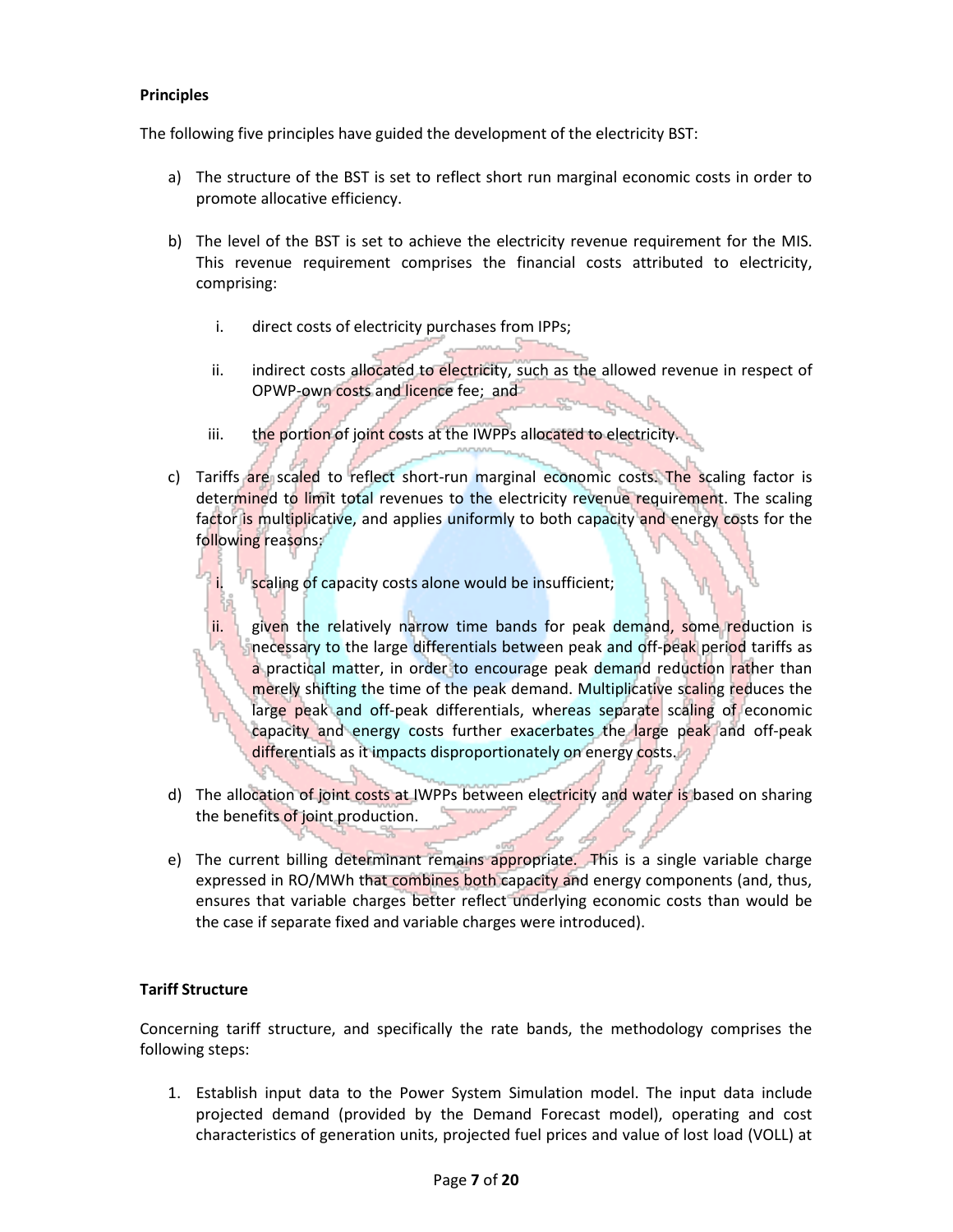economic prices, and unit operating constraints such as must-run generation and outages of equipment at the combined cycle plants and IWPPs<sup>[2](#page-7-0)</sup>.

- 2. Run the Power System Simulation model for many iterations with stochastic demand and plant availability to determine the hourly average SRMCs, SRMCCs and SRMECs for a system in which plant capacity has been manually adjusted to ensure generation adequacy according to required standards<sup>[3](#page-7-1)</sup>. For a particular iteration and hour, there is either:
	- a. no unserved energy: in which case the SRMCC is zero and the SRMEC is the incremental cost of the marginal plant (the highest cost plant running unconstrained in the hour); or
	- b. unserved energy: in which case the SRMCC is the VOLL less the incremental cost of the marginal plant and the SRMEC is the incremental cost of the marginal plant.
- 3. Identify rate bands for the MIS by examining the hourly profile of average SRMCs and manually grouping the profile into bands of hours having similar SRMCs<sup>[4](#page-7-2)</sup>.
- 4. Determine tariff levels for the MIS, separated into capacity and energy components, for the selected rate bands as the demand-weighted average of the SRMCs for each hour in the relevant rate band.

#### **Level and Scaling**

Concerning the level and scaling of the tariffs, the methodology comprises the following steps:

- 1. Establish the purchase costs of electricity. These are the expected costs for the tariff year, projected according to the P(W)PA terms for each plant. They include the following components:
	- a. Capital and fixed O&M (FOM) costs for each plant based on escalation of base PWPA charges and projected availability;
	- b. Fuel and variable O&M (VOM) costs associated with electricity production at each plant,based on the projected despatch provided by the Power System Simulation model using financial fuel prices;

<span id="page-7-0"></span> $2$  Of necessity, given the complex configurations of steam turbines, gas turbines, heat recovery steam generators and auxiliary boilers that can be in service at the IWPPs, we make a number of simplifications.

<span id="page-7-1"></span>The current generation security standard requires that there should be no more than 24 LOLH each year; whereas the GCC interconnection standard requires no more than 5 LOLH each year for the interconnected system. For BST purposes only, we have chosen to use around 5 LOLH to determine the SRMC profile. Using fewer LOLH to determine the SRMCs tends to mean sharper peaks in the SRMC profile as the times of loss of load, and hence material system stress and material SRMCCs, become confined to fewer hours.

<span id="page-7-2"></span><sup>&</sup>lt;sup>4</sup>Rate bands for Salalah are determined by a similar approach, examining the hourly profile of average SRMCs specific to the Salalah System.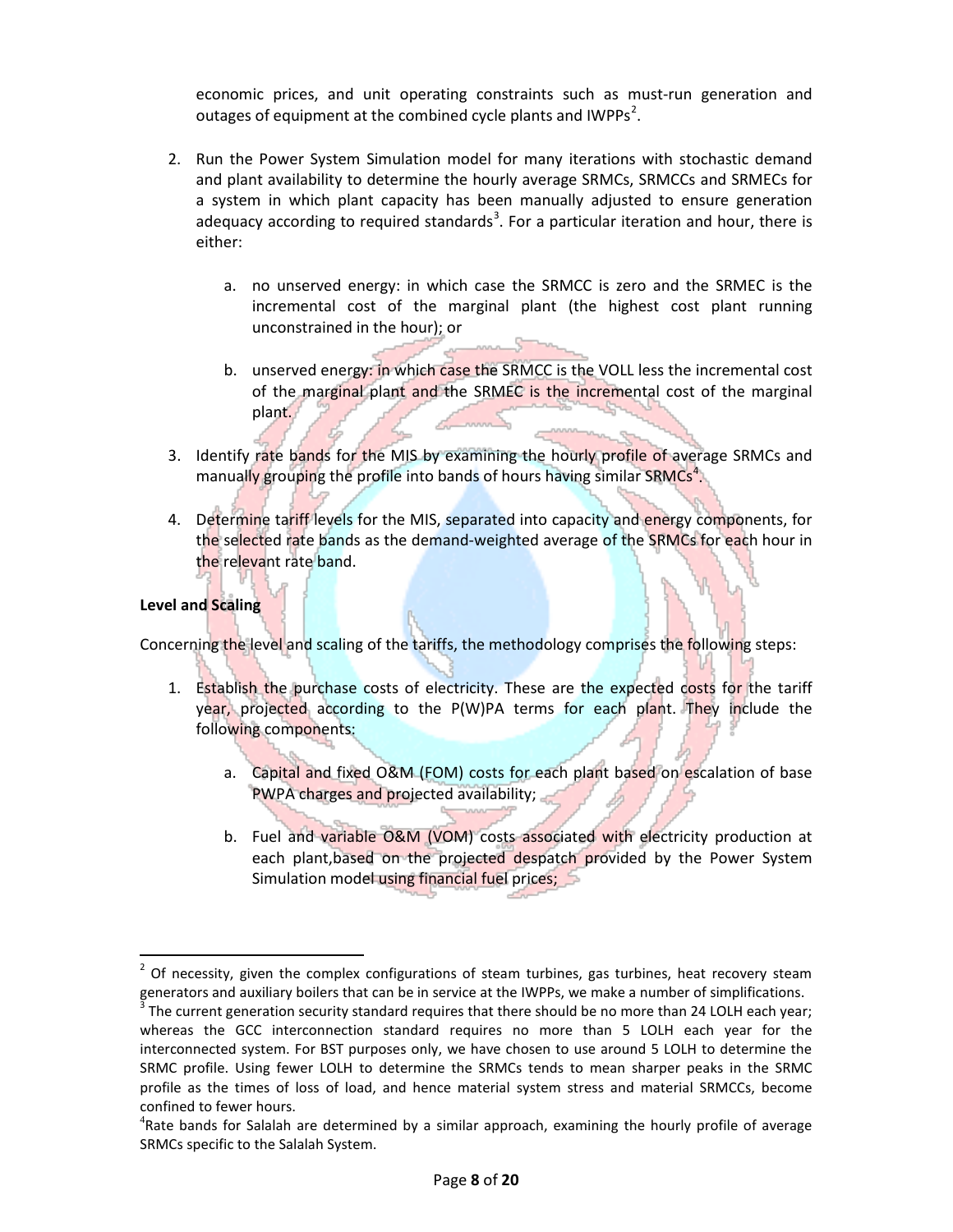- c. Fuel and VOM costs associated with water production at each IWPP based on escalation of base PWPA charges and projection of the historical trend in water production at each IWPP.
- 2. Establish other allowed costs for the tariff year, comprising the projected amounts for:
	- a. OPWP own costs;
	- b. 0.25% margin on projected purchase costs;
	- c. Licence fee;
	- d. Correction factor;
- 3. Allocate financial costs to electricity and water for both the MIS and Salalah, as set out more fully below, to determine the respective revenue requirements and their separation into fixed and variable components(with respect to output).
- 4. Scale the capacity and energy components of the MIS tariffs based on SRMCs by a single multiplicative factor to reach the MIS electricity revenue requirement and hence derive the tariff levels in the electricity BST<sup>[5](#page-8-0)</sup>.

# **Water BST Methodology**

ı

The principles used to develop the water BST are described below, followed by the key steps in the methodology dealing firstly with structure and secondly with level and scaling. Figures 3 and 4 show the main steps in the development of the water BST.

<span id="page-8-0"></span><sup>&</sup>lt;sup>5</sup>For the Salalah electricity BSTs in 2012, tariff levels are set equal to the MIS BST levels. However, the time periods of the rate bands are different, in each case set in accordance with the SRMC profile of the respective system.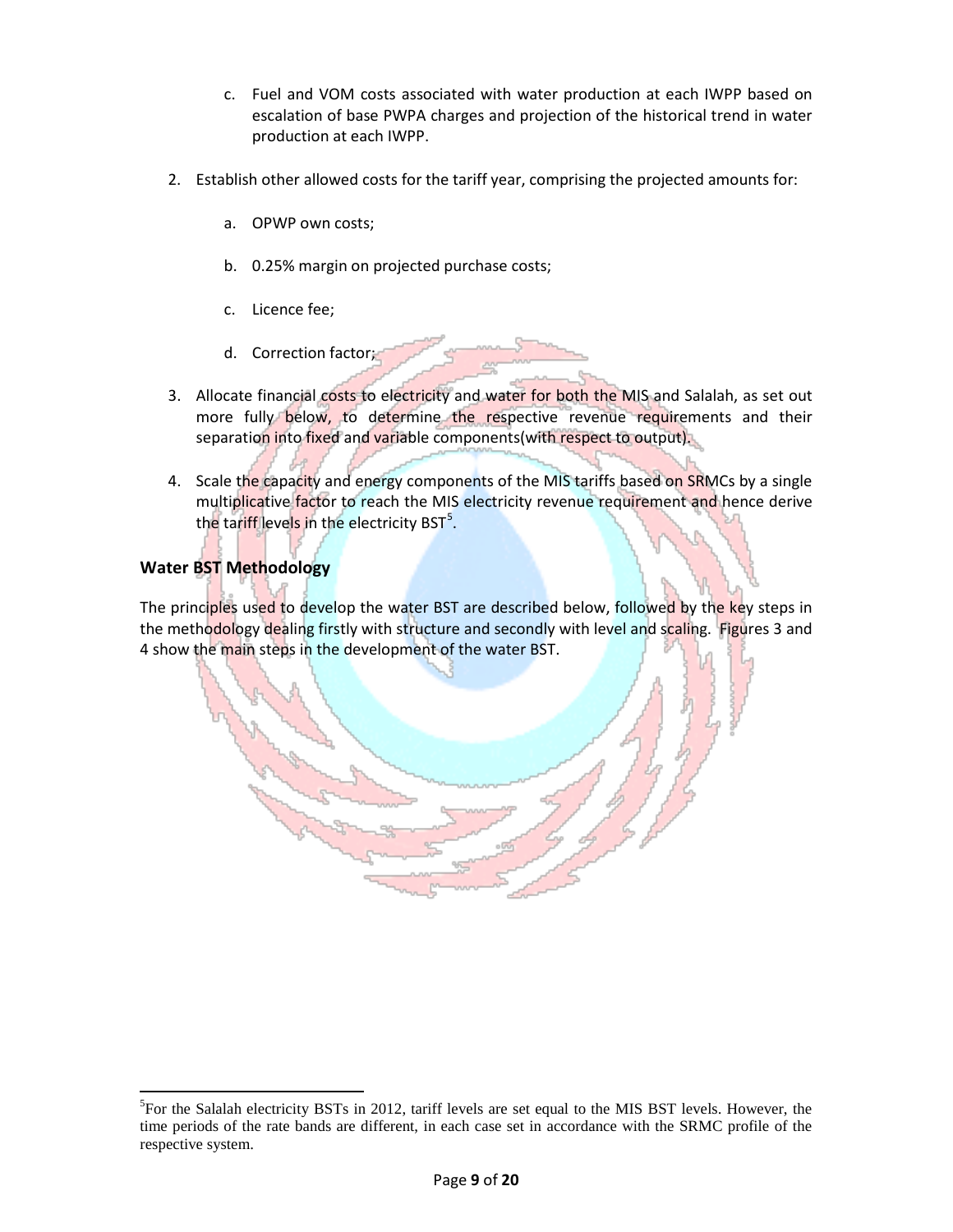

Figure 3 : Steps to determine the structure of the water BST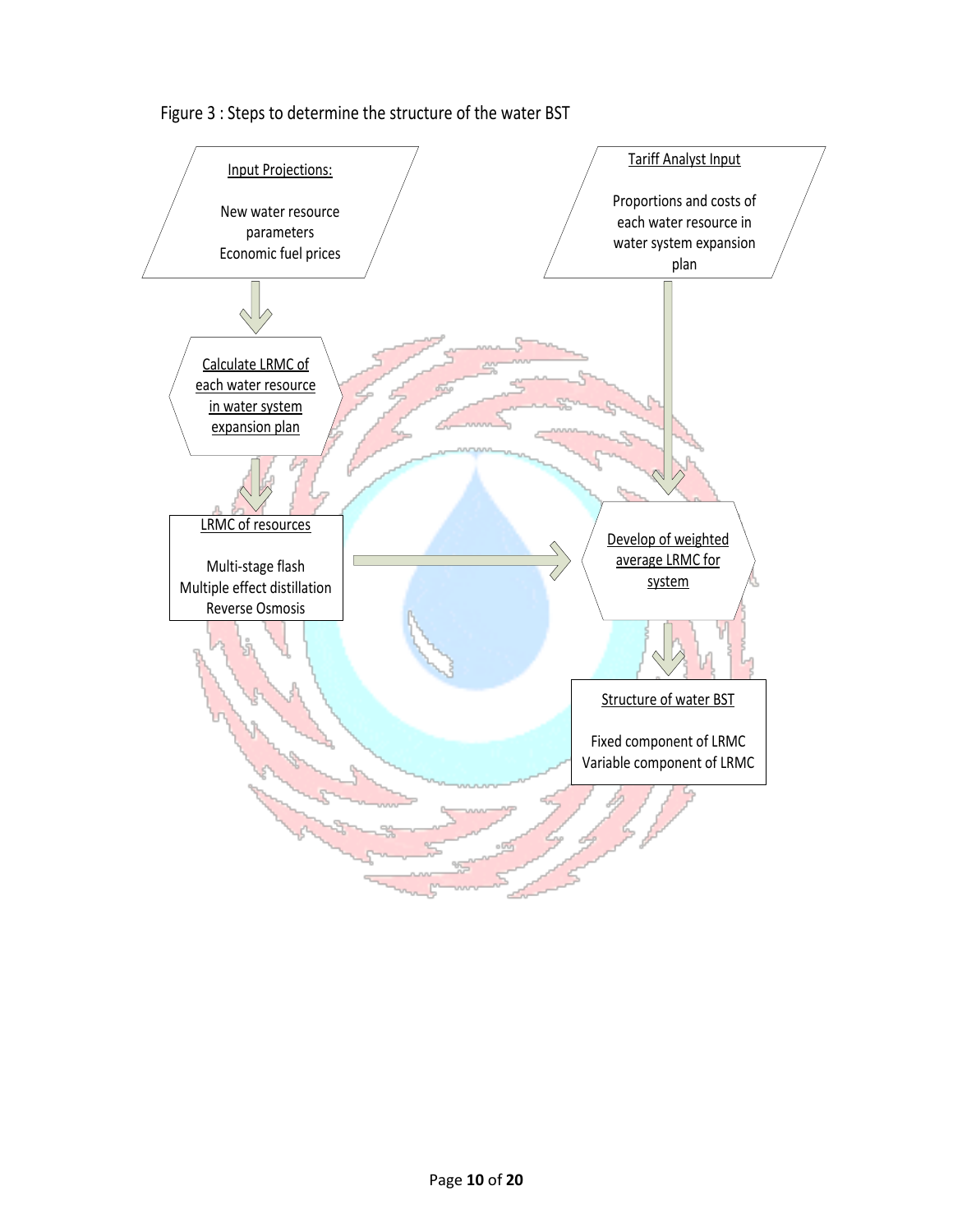

#### Figure 4 : Steps to determine the final water BST which covers the water revenue requirement

#### **Principles**

As for electricity, a key design choice is between structures that reflect SRMCs and structures that reflect long-run marginal costs (LRMCs). However, the choice is complicated by (a) absence of a suitable "water despatch" model to determine SRMCs or LRMCs and (b) availability of substitute water resources that may not be priced at marginal economic costs.

The approach is similar to that for electricity with the exceptions that:

a) The structure of the BST is based on the long run marginal economic costs, as there is little spare capacity at existing water production facilities, which means that incremental demand will require development of new capacity; and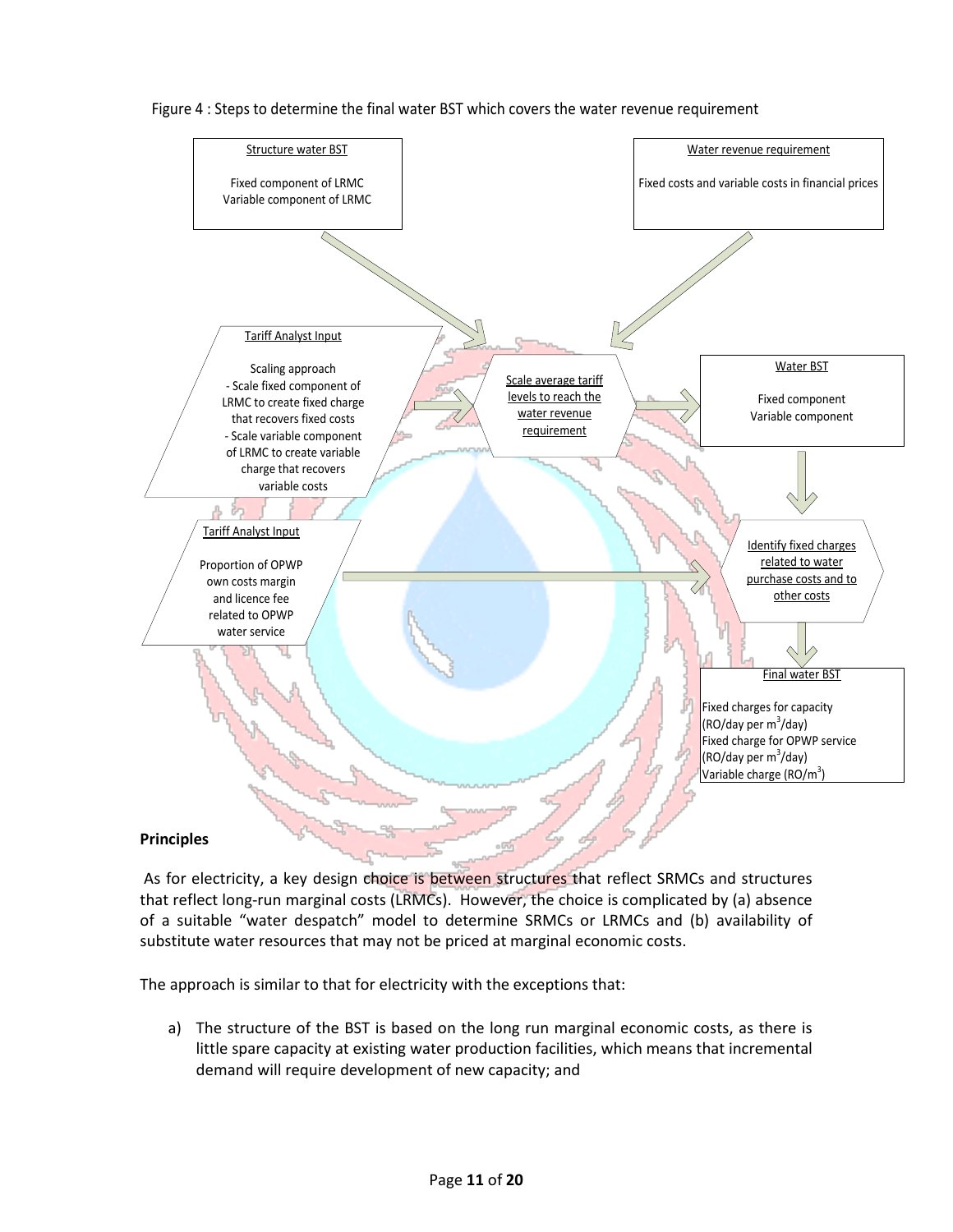b) The fixed and variable components of the tariff are scaled by *separate* multiplicative factors, to recover respectively the fixed component and the variable component of the water revenue requirement.

Accordingly, the water BST methodology adheres to the following principles:

- a) The structure of the BST is set to reflect long run marginal economic costs.
- b) The level of the BST is set to achieve the water revenue requirement. This revenue requirement comprises the financial costs attributed to water, comprising:
	- i. direct costs of water purchases;
	- ii. indirect costs allocated to water, such as the allowed revenue in respect of OPWP own costs and licence fee; and
	- iii. the portion of joint costs at the IWPPs that are allocated to water.

c) Separate multiplicative factors are used to scale the fixed and variable components of the tariff. Separate factors are used rather than a uniform factor (as in the electricity BST methodology) for the following reasons:

> If scaling were by fixed costs alone, this could lead to unreasonable charges for the IWPPs that have relatively low fixed costs;

ii. unlike for electricity, there is no concern about an impact on time differentials, because water BSTs are not time-differentiated;

iii. OPWP will be less exposed to within-year volume volatility (because variable revenue will be more closely linked to variable costs).

- d) The allocation of joint costs at IWPPs between electricity and water is based on sharing the benefits of joint production.
- e) The current billing determinants remain appropriate. These comprise
	- i. fixed charges for capacity expressed in RO/day per m3/day;
	- ii. fixed charges for OPWP service expressed in RO/day per m3/day; and
	- iii. variable charges for water delivered expressed in RO/m3.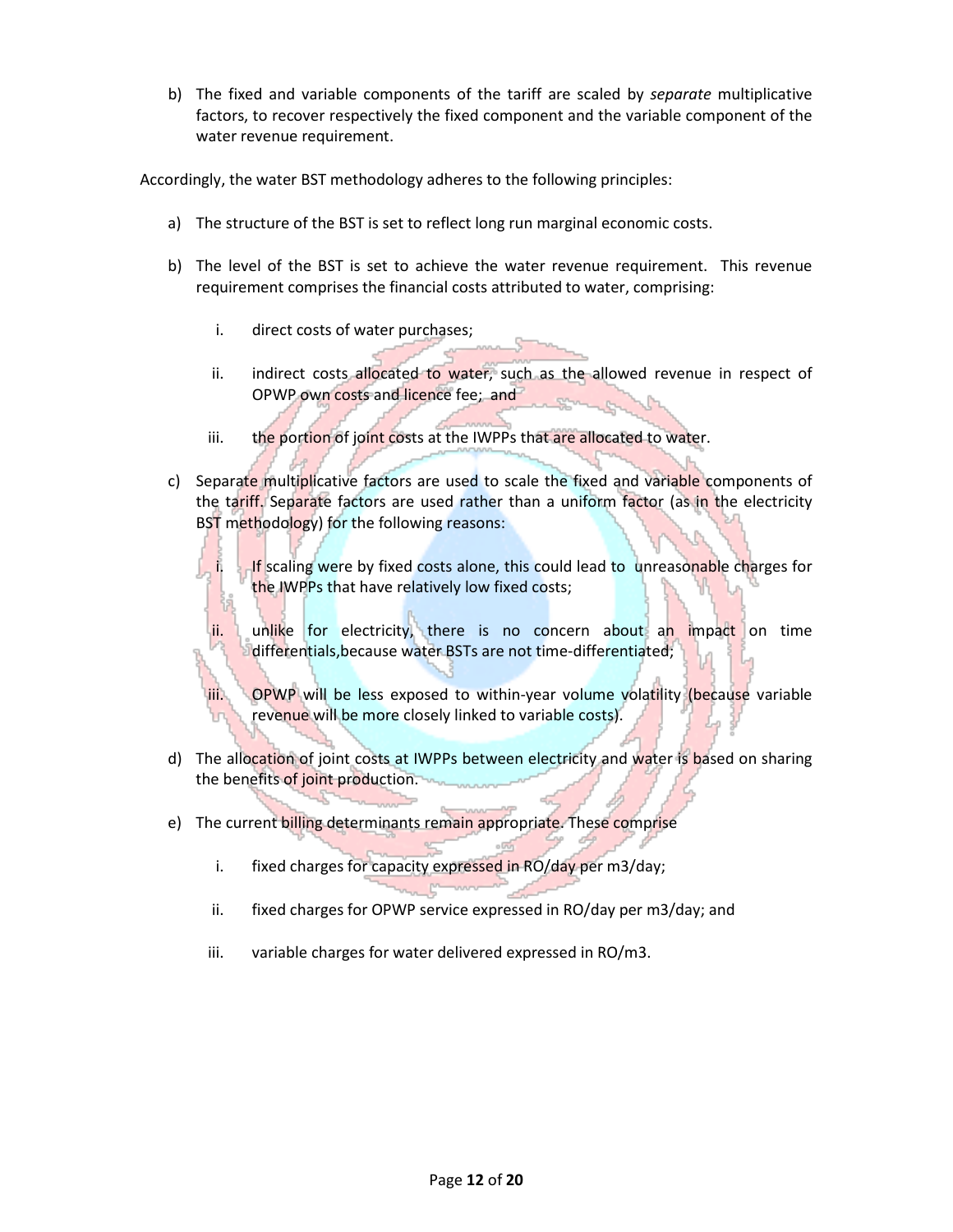#### **Structure**

Concerning structure, the methodology comprises the following four steps:

- 1. Establish input data required to estimate LRMCs of water production for the principal water resources.These inputs include projected technology capital and FOM costs, economic lifetimes, fuel prices, and VOM costs at economic prices. To determine the LRMC of water production under joint production at CCGT/MSF and CCGT/MED plants, we assume that (i) the electricity sector bears the costs that it would have incurred if electricity were produced on a stand-alone CCGT with a relatively high thermal efficiency, and (ii) the water sector bears all other costs associated with joint production<sup>[6](#page-12-0)[7](#page-12-1)</sup>.
- 2. Determine the LRMC of each new water resource using the input data and the above allocation approach.
- 3. Establish input proportions of water production on each new water resource<sup>[8](#page-12-2)</sup>. In the absence of better information, for 2012 BST purposes, we assume that 50% of new water production will be on RO plant and 50% of new production will be on CCGT/MSF in all zones on the MIS.
- 4. Determine the fixed and variable components of the average LRMC by taking a weighted average of the fixed and variable costs of the various technologies.

#### **Level and Scaling**

Concerning the tariff level and scaling, the methodology comprises the following four key steps:

- 1. Take the fixed and variable components of the water revenue requirement (established as described under the electricity BST).
- 2. Scale each of the fixed and variable components of the LRMC-based tariffs by a separate multiplicative factor to obtain, respectively, the fixed and variable components of the water revenue requirement.

<span id="page-12-0"></span> $6$  At a combined CCGT/MSF or CCGT/MED plant, such costs would include: (i) the capital costs of the distillers and the heat recovery steam generators connected to the GTs,(ii) the additional capital costs of the larger sea water intakes and outfalls necessary to accommodate the larger water volumes required, and (iii) the additional fuel costs due to reduced thermal efficiency of the CCGT/MSF or CCGT/MED plant.

<span id="page-12-1"></span><sup>&</sup>lt;sup>7</sup> See for example "Energy and Cost Allocation in Dual Purpose Power and Desalination Plants", by N M Wade, WSTA/EDS workshop on privatization in water supply, Bahrain, February 1999 referenced in OPWP draft report "Salalah new generating capacity strategy" dated May 2011.

<span id="page-12-2"></span><sup>&</sup>lt;sup>8</sup> If cost were the only consideration, OPWP's draft report "Salalah new generating capacity strategy" dated May 2011suggests that, for gas prices above about 1.0USD/MMBTU, reverse osmosis (RO) has lower total costs than either multi-effect distillation (MED) under joint production or multi-stage flash distillation (MSF) under joint production and, hence, all new water production would be from reverse osmosis plants. However, for a number of reasons, security of supply considerations may suggest that new water production should be from a range of technologies. This remains a potential issue for further study.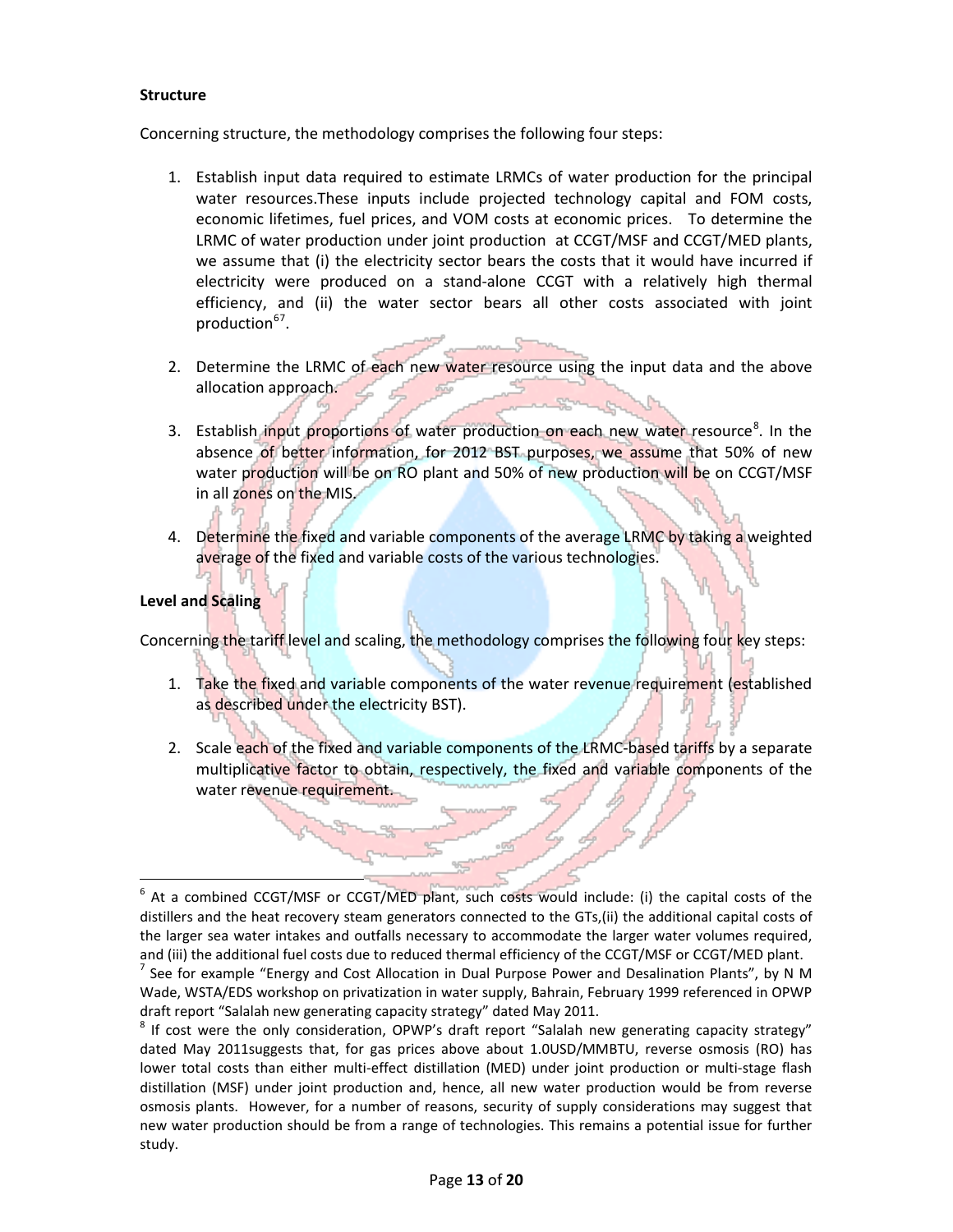- 3. Identify the proportion of fixed charges that recovers the water purchase costs and the other costs allocated to water. This step relies on a historical analysis of the proportions of OPWP-own costs that relate to the water sector.
- 4. Establish the final water BST with three billing determinants:
	- a. fixed charges for capacity expressed in RO/day per  $m^3$ /day;
	- b. fixed charges for OPWP service expressed in RO/day per  $m^3$ /day; and
	- c. variable charges for water delivered expressed in RO/m<sup>3</sup>.

The fixed charges for capacity and fixed charges for the OPWP service are listed separately, because the availability rebate applies to fixed charges for capacity only.

#### **Allocation of Joint Costs ToElectricity and Water**

The following approach has been adopted to allocatethe joint costs of production purchased from IWPPs:

- 1. Determine the total cost for expected electricity and expected water production at each I(W)PP, separated into fixed and variable components. For example, the total purchase costs in respect of an electricity-only plant (e.g., Manah) is calculated from the PPA parameters and from the Power System Simulation model, by summing:
	- a. fuel and VOM costs from the Power System Simulation model;
	- capital and FOM costs from the PPA; and

other costs from the PPA, such as the annual generation licence fee and connection fee (expressed on a monthly basis rather than annually)<sup>[9](#page-13-0)</sup>.

- 2. Allocate direct costs as follows:
	- a. To the electricity sector, the costs of IPPs and any separately identified costs of stand-alone electricity facilities at the IWPPs (such as the GTs at Al Ghubrah);
	- b. To the water sector, any separately identified costs of any stand-alone water facilities at the IWPPs.
- 3. Allocate joint costs at IWPPs as follows:
	- a. determine the stand-alone costs for expected electricity and expected water production at the time the plant was conceived $^{10}$  $^{10}$  $^{10}$ . In this regard, stand-alone

<span id="page-13-0"></span> $9$  Changes in licence fees and connection fees are recoverable under "change of law" provisions in the PPA. Any other costs recoverable as a result of the "change in law" provisions of the PPA would also be included here.

<span id="page-13-1"></span> $10$  Except for Al Ghubrah IWPP, for which we estimate electricity and water cost allocations from projected purchase costs under the PWPA. As Al Ghubrah IWPP is a complex plant that contains several CCGT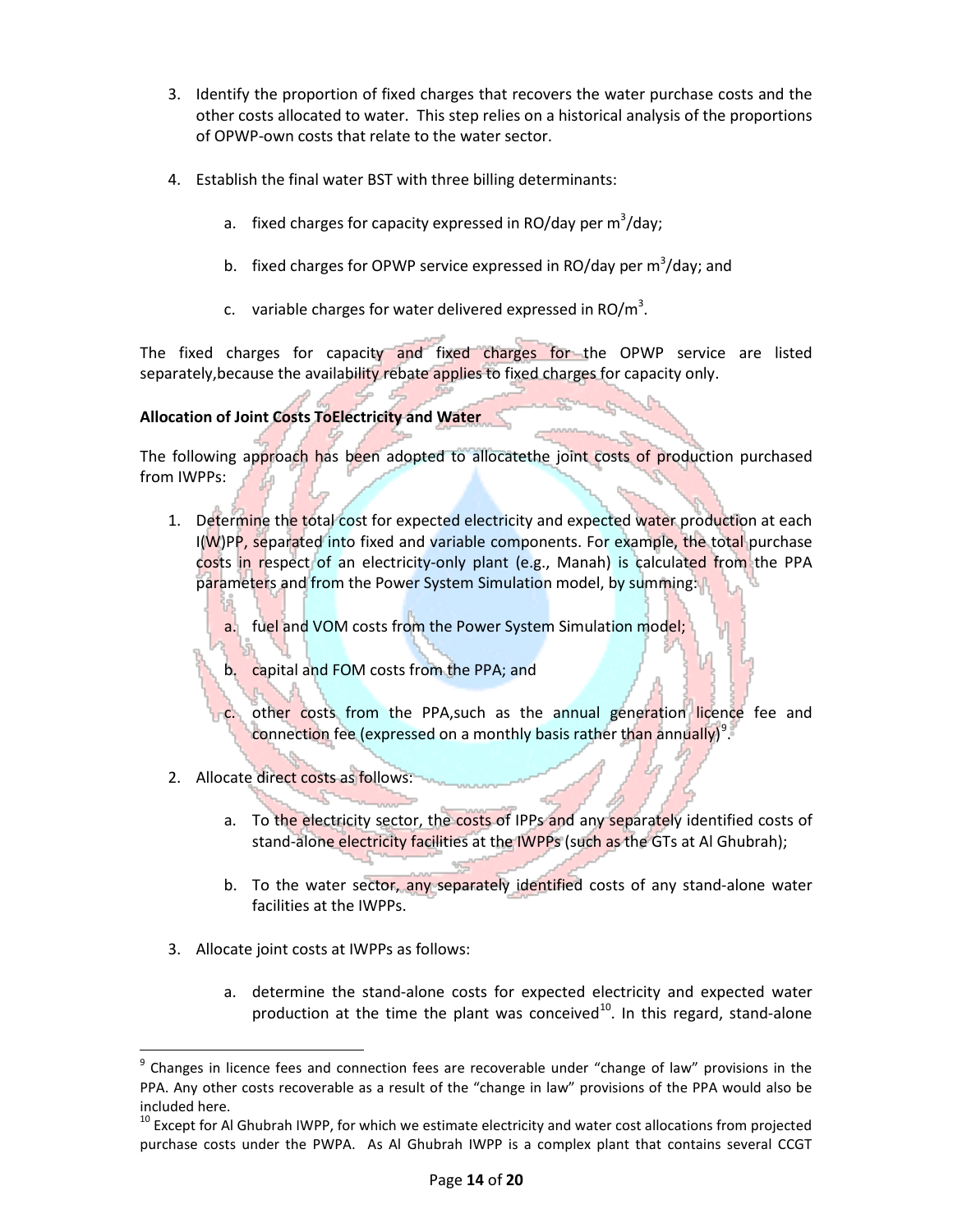electricity production is based on a gas-fired CCGT in all cases. The reference technology for stand-alone water desalination differs for some plants, as follows:

- i. gas-fired multi-stage flash (MSF) distillation for Barka I, Sohar and Al Ghubrah $^{11}$  $^{11}$  $^{11}$ ; and
- ii. reverse osmosis (RO)for Barka II and Salalah<sup>[12](#page-14-1)</sup>.
- b. allocate the joint cost for expected electricity and expected water production under the PWPA to electricity and water in proportion to the relevant standalone costs of electricity and water (equivalent to allocating the cost savings from joint production to electricity and water in proportion to the respective stand-alone costs<sup>[13](#page-14-2)</sup>).

We allocate other allowed costs as follows:

ı

- a) OPWP-own costs are allocated based on historical estimates of the proportions of OPWP staff time inputs that relate to the various activities.
- b) 0.25% margin on purchase costs is allocated to electricity and water in proportion to the respective purchase costs including allocated joint costs.<sup>[14](#page-14-3)</sup>
- c) Licence fee is also allocated to electricity and water in proportion to the respective purchase costs.

Correction factor is allocated solely to the electricity sector as the water sector has aseparate end-year reconciliation.

configurations and several blocks, the stand-alone costs for Al Ghubrah for a particular configuration cannot readily be determined at the time when the plant was conceived.

<span id="page-14-0"></span><sup>11</sup>OPWP uses the costs of stand-alone CCGT and stand-alone MSF plants set out in the Fichtner analysis conducted for the Sohar IWPP in 2003.

<span id="page-14-1"></span> $12$ OPWP uses the stand-alone CCGT and stand-alone RO plants set out in the Mott MacDonald analysis conducted for Salalah in 2011.

<span id="page-14-2"></span>Economic theory provides no definitive allocation of joint costs. Instead, economic theory merely provides a ceiling and a floor to the allocation: the ceiling is set by the stand alone cost of production; and the floor is set by the incremental cost under joint production.

<span id="page-14-3"></span> $14$ Steps a) and b) are done indirectly by levying a service charge on water capacity which is deemed to represent an appropriate share of cost and margin.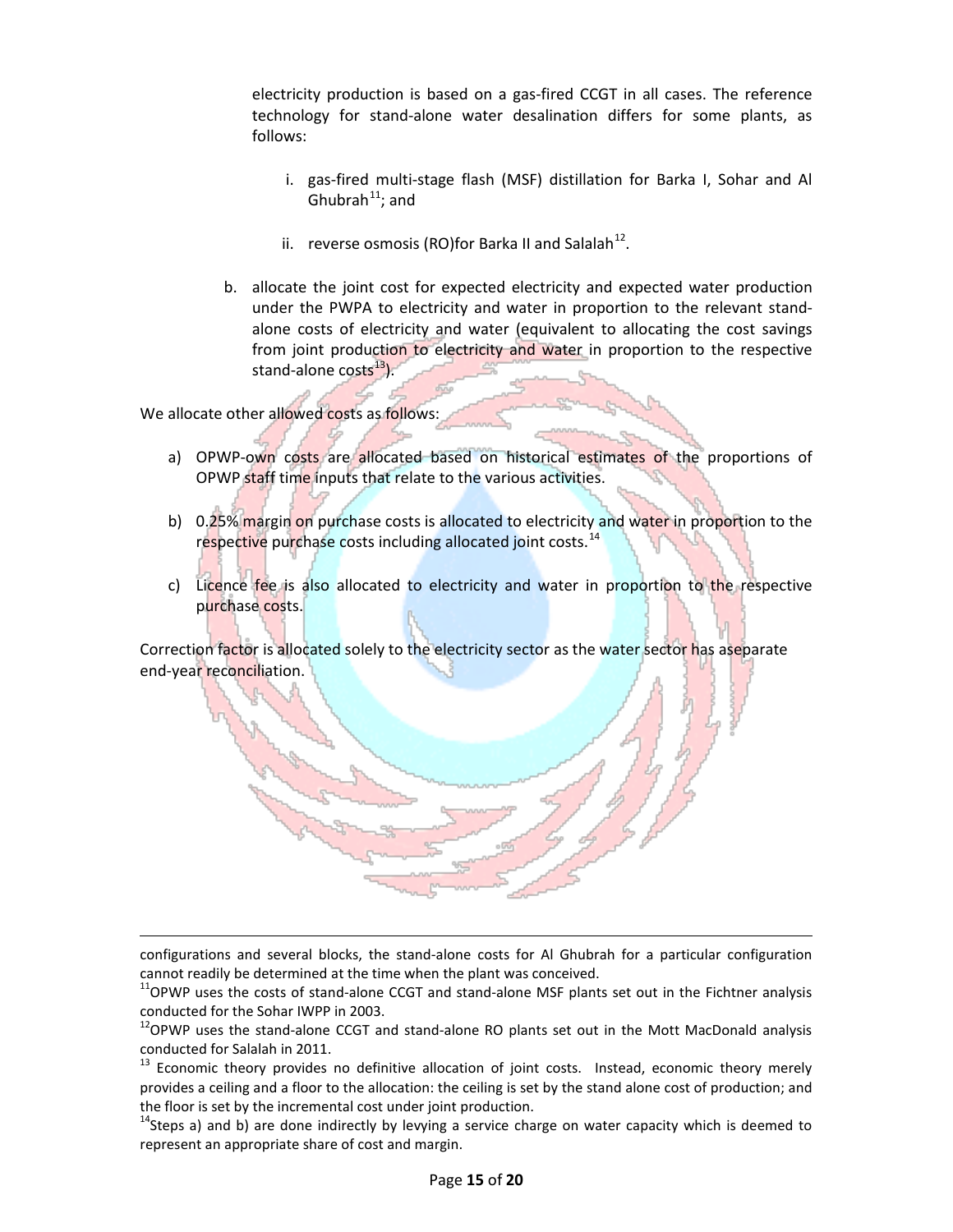#### **Annex 1: Electricity BST for 2012**

# **I) MAIN INTERCONNECTED SYSTEM (MIS)**

### **MIS Electricity BST (RO/MWh)**

| Rate band                 | Jan                                                 | Feb | Mar | Apr | May | Jun | Jul | Aug | Sep | Oct | Nov | <b>Dec</b> |
|---------------------------|-----------------------------------------------------|-----|-----|-----|-----|-----|-----|-----|-----|-----|-----|------------|
| Weekday Off Peak          | 8                                                   | 8   | 8   | 10  | 11  | 11  | 11  | 10  | 10  | 10  | 8   | 8          |
| Friday Off Peak           | 8                                                   | 8   | 8   | 10  | 11  | 11  | 11  | 10  | 10  | 10  | 8   | 8          |
| Off Peak Total            | 8                                                   | 8   | 8   | 10  | 11  | 11  | 11  | 10  | 10  | 10  | 8   | 8          |
| <b>Weekday Night Peak</b> | 8                                                   | 8   | 8   | 10  | 14  | 14  | 14  | 11  | 11  | 10  | 8   | 8          |
| Friday Night Peak         | 8                                                   | 8   | 8   | 10  | 14  | 14  | 14  | 11  | 11  | 10  | 8   | 8          |
| Night Peak Total          | 8                                                   | 8   | 8   | 10  | 14  | 14  | 14  | 11  | 11  | 10  | 8   | 8          |
| Weekday Day Peak          | 8                                                   | 8   | 8   | 10  | 55  | 55  | 55  | 15  | 15  | 10  | 8   | 8          |
| Friday Day Peak           | 8                                                   | 8   | 8   | 10  | 17  | 17  | 17  | 11  | 11  | 10  | 8   | 8          |
|                           |                                                     |     |     |     |     |     |     |     |     |     |     |            |
|                           | MIS definition of rate bands - Saturday to Thursday |     |     |     |     |     |     |     |     |     |     |            |

a.

# **MIS definition of rate bands - Saturday to Thursday** ÷.

| <b>Hour ending</b> | <b>Rate band</b> | Jan     | Feb              | Mar            | Apr | May | Jun | Jul | Aug | Sep | Oct | Nov | <b>Dec</b> |
|--------------------|------------------|---------|------------------|----------------|-----|-----|-----|-----|-----|-----|-----|-----|------------|
| 1.00               | Night<br>Peak    | $\bf 8$ | $\bf 8$          | 8              | 10  | 14  | 14  | 14  | 11  | 11  | 10  | 8   | 8          |
| 2.00               |                  | 8       | 8                | $\bf 8$        | 10  | 14  | 14  | 14  | 11  | 11  | 10  | 8   | $\bf 8$    |
| 3.00               |                  | 8       | 8                | 8              | 10  | 11  | 11  | 11  | 10  | 10  | 10  | 8   | 8          |
| 4.00               |                  | 8       | $\boldsymbol{8}$ | 8              | 10  | 11  | 11  | 11  | 10  | 10  | 10  | 8   | 8          |
| 5.00               |                  | 8       | $\overline{8}$   | 8              | 10  | 11  | 11  | 11  | 10  | 10  | 10  | 8   | 8          |
| 6.00               |                  | 8       | 8                | 8              | 10  | 11  | 11  | 11  | 10  | 10  | 10  | 8   | 8          |
| 7.00               |                  | 8       | 8                | 8              | 10  | 11  | 11  | 11  | 10  | 10  | 10  | 8   | 8          |
| 8.00               | Off Peak         | 8       | 8                | 8              | 10  | 11  | 11  | 11  | 10  | 10  | 10  | 8   | 8          |
| 9.00               |                  | 8       | 8                | 8              | 10  | 11  | 11  | 11  | 10  | 10  | 10  | 8   | 8          |
| 10.00              |                  | 8       | 8                | 8              | 10  | 11  | 11  | 11  | 10  | 10  | 10  | 8   | 8          |
| 11.00              |                  | 8       | 8                | 8              | 10  | 11  | 11  | 11  | 10  | 10  | 10  | 8   | 8          |
| 12.00              |                  | 8       | 8                | $\overline{8}$ | 10  | 11  | 11  | 11  | 10  | 10  | 10  | 8   | 8          |
| 13.00              |                  | $\bf 8$ | 8                | 8              | 10  | 11  | 11  | 11  | 10  | 10  | 10  | 8   | 8          |
| 14.00              | Weekday Day      | 8       | 8                | 8              | 10  | 55  | 55  | 55  | 15  | 15  | 10  | 8   | 8          |
| 15.00              | Peak             | 8       | $\overline{8}$   | 8              | 10  | 55  | 55  | 55  | 15  | 15  | 10  | 8   | 8          |
| 16.00              |                  | 8       | 8                | 8              | 10  | 55  | 55  | 55  | 15  | 15  | 10  | 8   | 8          |
| 17.00              |                  | 8       | 8                | 8              | 10  | 55  | 55  | 55  | 15  | 15  | 10  | 8   | 8          |
| 18.00              |                  | 8       | 8                | 8              | 10  | 11  | 11  | 11  | 10  | 10  | 10  | 8   | 8          |
| 19.00              |                  | 8       | 8                | 8              | 10  | 11  | 11  | 11  | 10  | 10  | 10  | 8   | 8          |
| 20.00              | Off Peak         | 8       | 8                | 8              | 10  | 11  | 11  | 11  | 10  | 10  | 10  | 8   | 8          |
| 21.00              |                  | 8       | 8                | 8              | 10  | 11  | 11  | 11  | 10  | 10  | 10  | 8   | 8          |
| 22.00              |                  | 8       | 8                | 8              | 10  | 11  | 11  | 11  | 10  | 10  | 10  | 8   | 8          |
|                    |                  |         |                  |                |     |     |     |     |     |     |     |     |            |
| 23.00              | Night<br>Peak    | 8       | 8                | 8              | 10  | 14  | 14  | 14  | 11  | 11  | 10  | 8   | 8          |
| 24.00              |                  | 8       | 8                | 8              | 10  | 14  | 14  | 14  | 11  | 11  | 10  | 8   | 8          |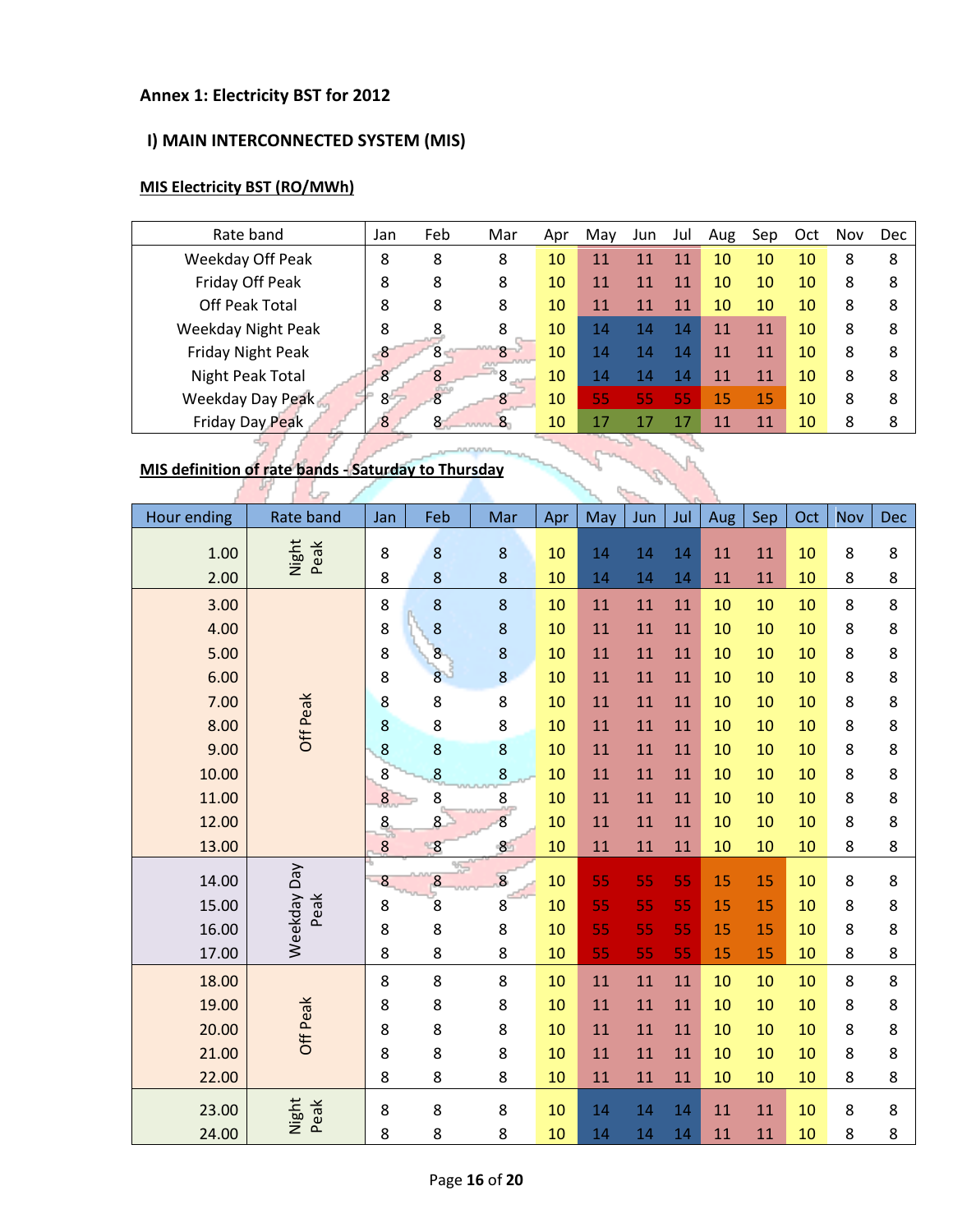# **MIS definition of rate bands - Friday**

| Hour ending | Rate band               | Jan              | Feb              | Mar            | Apr | May    | Jun | Jul | Aug | Sep | Oct | Nov | <b>Dec</b> |
|-------------|-------------------------|------------------|------------------|----------------|-----|--------|-----|-----|-----|-----|-----|-----|------------|
| 1.00        | Night<br>Peak<br>Friday | 8                | 8                | 8              | 10  | 14     | 14  | 14  | 11  | 11  | 10  | 8   | 8          |
| 2.00        |                         | 8                | 8                | 8              | 10  | 14     | 14  | 14  | 11  | 11  | 10  | 8   | $\bf 8$    |
| 3.00        |                         | 8                | 8                | 8              | 10  | 11     | 11  | 11  | 10  | 10  | 10  | 8   | 8          |
| 4.00        |                         | 8                | 8                | 8              | 10  | 11     | 11  | 11  | 10  | 10  | 10  | 8   | 8          |
| 5.00        |                         | 8                | 8                | 8              | 10  | 11     | 11  | 11  | 10  | 10  | 10  | 8   | 8          |
| 6.00        |                         | 8                | 8                | 8              | 10  | 11     | 11  | 11  | 10  | 10  | 10  | 8   | $\bf 8$    |
| 7.00        |                         | 8                | 8                | 8              | 10  | $11\,$ | 11  | 11  | 10  | 10  | 10  | 8   | $\bf 8$    |
| 8.00        | Friday Off Peak         | $\overline{8}$   | $\bf{8}$         | 8              | 10  | 11     | 11  | 11  | 10  | 10  | 10  | 8   | 8          |
| 9.00        |                         | 8                | $\bf 8$          | 8              | 10  | $11\,$ | 11  | 11  | 10  | 10  | 10  | 8   | 8          |
| 10.00       |                         | 8                | $\boldsymbol{8}$ | $\overline{8}$ | 10  | 11     | 11  | 11  | 10  | 10  | 10  | 8   | 8          |
| 11.00       |                         | $\overline{8}$   | 8                | 8              | 10  | $11\,$ | 11  | 11  | 10  | 10  | 10  | 8   | $\bf 8$    |
| 12.00       |                         | 8                | 8                | 8              | 10  | 11     | 11  | 11  | 10  | 10  | 10  | 8   | 8          |
| 13.00       |                         | 8                | 8                | 8              | 10  | 11     | 11  | 11  | 10  | 10  | 10  | 8   | 8          |
| 14.00       |                         | 8                | 8                | $\bf 8$        | 10  | 17     | 17  | 17  | 11  | 11  | 10  | 8   | 8          |
| 15.00       | Peak                    | 8                | $\bf 8$          | $\bf 8$        | 10  | 17     | 17  | 17  | 11  | 11  | 10  | 8   | $\bf 8$    |
| 16.00       | Friday Day              | 8                | 8                | 8              | 10  | 17     | 17  | 17  | 11  | 11  | 10  | 8   | 8          |
| 17.00       |                         | 8                | 8                | 8              | 10  | 17     | 17  | 17  | 11  | 11  | 10  | 8   | 8          |
| 18.00       |                         | 8                | 8                | 8              | 10  | 11     | 11  | 11  | 10  | 10  | 10  | 8   | 8          |
| 19.00       |                         | 8                | 8                | 8              | 10  | 11     | 11  | 11  | 10  | 10  | 10  | 8   | $\bf 8$    |
| 20.00       |                         | 8                | 8                | 8              | 10  | 11     | 11  | 11  | 10  | 10  | 10  | 8   | 8          |
| 21.00       | Friday Off Peak         | 8                | 8                | 8              | 10  | 11     | 11  | 11  | 10  | 10  | 10  | 8   | 8          |
| 22.00       |                         | 8                | 8                | 8              | 10  | 11     | 11  | 11  | 10  | 10  | 10  | 8   | 8          |
| 23.00       | Friday<br>Night<br>Peak | 8                | 8                | $\bf 8$        | 10  | 14     | 14  | 14  | 11  | 11  | 10  | 8   | 8          |
| 24.00       |                         | $\boldsymbol{8}$ | $\overline{8}$   | $\overline{8}$ | 10  | 14     | 14  | 14  | 11  | 11  | 10  | 8   | 8          |
|             |                         |                  |                  |                |     |        |     |     |     |     |     |     |            |
|             |                         |                  |                  |                |     |        |     |     |     |     |     |     |            |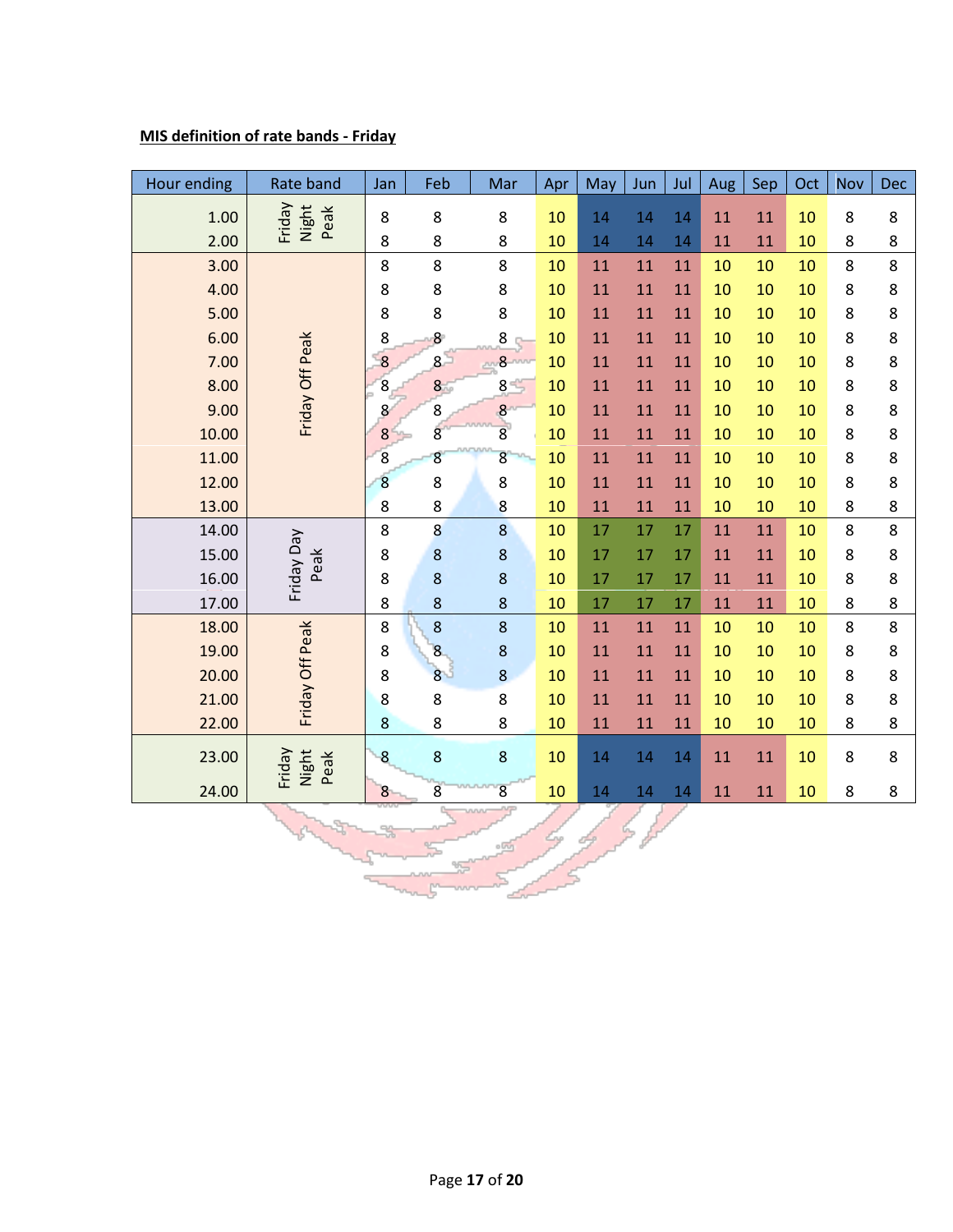#### **II) SALALAH SYSTEM**

# **Salalah Electricity BST (RO/MWh)**

| Rate band                       | Jan | Feb            | Mar | Apr | May | Jun | Jul | Aug | Sep | Oct | Nov | <b>Dec</b> |
|---------------------------------|-----|----------------|-----|-----|-----|-----|-----|-----|-----|-----|-----|------------|
| Weekday On Peak                 | 8   | 8              | 8   | 11  | 55  | 55  | 10  | 10  | 14  | 14  | 8   | 8          |
| Friday On Peak                  | 8   | 8              | 8   | 11  | 17  | 17  | 10  | 10  | 14  | 14  | 8   | 8          |
| <b>Weekday Off Peak Morning</b> | 8   | 8              | 8   | 10  | 11  | 11  | 10  | 10  | 10  | 10  | 8   | 8          |
| <b>Friday Off Peak Morning</b>  | 8   | 8              | 8   | 10  | 11  | 11  | 10  | 10  | 10  | 10  | 8   | 8          |
| Off Peak Morning Total          | 8   | 8              | 8   | 10  | 11  | 11  | 10  | 10  | 10  | 10  | 8   | 8          |
| Weekday Mid-Peak                | 8   | 8              | 8   | 11  | 15  | 15  | 10  | 10  | 11  | 11  | 8   | 8          |
| Friday Mid-Peak                 | 8   | 8              | 8   | 11  | 14  | 14  | 10  | 10  | 11  | 11  | 8   | 8          |
| Weekday Off-Peak Night          | 8   | 8              | 8   | 10  | 11  | 11  | 10  | 10  | 11  | 11  | 8   | 8          |
| Friday Off Peak Night           | 8   | 8 <sup>2</sup> | 8   | 10  | 11  | 11  | 10  | 10  | 11  | 11  | 8   | 8          |
| <b>Off Peak Night Total</b>     | 8   | 8              | 8   | 10  | 11  | 11  | 10  | 10  | 11  | 11  | 8   | 8          |

# **Salalah definition of rate bands - Saturday to Thursday**

| Hour ending | Rate band              | Jan            | Feb            | Mar              | Apr | May | Jun | Jul | Aug | Sep | Oct | Nov | <b>Dec</b> |
|-------------|------------------------|----------------|----------------|------------------|-----|-----|-----|-----|-----|-----|-----|-----|------------|
| 1.00        |                        | 8              | 8              | 8                | 11  | 55  | 55  | 10  | 10  | 14  | 14  | 8   | 8          |
| 2.00        |                        | 8              | 8              | 8                | 11  | 55  | 55  | 10  | 10  | 14  | 14  | 8   | 8          |
| 3.00        | On-Peak                | 8              | 8              | 8                | 11  | 55  | 55  | 10  | 10  | 14  | 14  | 8   | 8          |
| 4.00        |                        | 8              | $\bf 8$        | $\bf 8$          | 11  | 55  | 55  | 10  | 10  | 14  | 14  | 8   | 8          |
|             |                        |                |                |                  |     |     |     |     |     |     |     |     |            |
| 5.00        |                        | $\bf 8$        | $\bf{8}$       | $\bf 8$          | 10  | 11  | 11  | 10  | 10  | 10  | 10  | 8   | 8          |
| 6.00        |                        | 8              | 8              | $\boldsymbol{8}$ | 10  | 11  | 11  | 10  | 10  | 10  | 10  | 8   | 8          |
| 7.00        |                        | 8              | 8              | 8                | 10  | 11  | 11  | 10  | 10  | 10  | 10  | 8   | 8          |
| 8.00        | Off-Peak Morning       | $\bf 8$        | 8              | $\boldsymbol{8}$ | 10  | 11  | 11  | 10  | 10  | 10  | 10  | 8   | 8          |
| 9.00        |                        | 8              | 8              | 8                | 10  | 11  | 11  | 10  | 10  | 10  | 10  | 8   | 8          |
| 10.00       |                        | 8              | 8              | $\overline{8}$   | 10  | 11  | 11  | 10  | 10  | 10  | 10  | 8   | 8          |
| 11.00       |                        | 8              | 8 <sup>°</sup> | 8                | 10  | 11  | 11  | 10  | 10  | 10  | 10  | 8   | 8          |
| 12.00       |                        | $\bf 8$        | 8              | 8                | 11  | 15  | 15  | 10  | 10  | 11  | 11  | 8   | 8          |
| 13.00       |                        | 8              | 8              | 8                | 11  | 15  | 15  | 10  | 10  | 11  | 11  | 8   | 8          |
| 14.00       | Mid Peak               | $\overline{8}$ | $\overline{8}$ | $\overline{8}$   | 11  | 15  | 15  | 10  | 10  | 11  | 11  | 8   | 8          |
| 15.00       |                        | 8              | 8              | 8                | 11  | 15  | 15  | 10  | 10  | 11  | 11  | 8   | 8          |
| 16.00       | Peak<br>$\overline{6}$ | $\bf 8$        | 8              | 8                | 11  | 55  | 55  | 10  | 10  | 14  | 14  | 8   | 8          |
| 17.00       |                        | 8              | 8              | 8                | 11  | 55  | 55  | 10  | 10  | 14  | 14  | 8   | 8          |
| 18.00       |                        | 8              | 8              | 8                | 10  | 11  | 11  | 10  | 10  | 11  | 11  | 8   | 8          |
| 19.00       |                        | 8              | 8              | 8                | 10  | 11  | 11  | 10  | 10  | 11  | 11  | 8   | 8          |
| 20.00       |                        | 8              | 8              | 8                | 10  | 11  | 11  | 10  | 10  | 11  | 11  | 8   | 8          |
| 21.00       | Off-Peak Night         | 8              | 8              | 8                | 10  | 11  | 11  | 10  | 10  | 11  | 11  | 8   | 8          |
| 22.00       |                        | 8              | 8              | 8                | 10  | 11  | 11  | 10  | 10  | 11  | 11  | 8   | 8          |
| 23.00       |                        | 8              | 8              | 8                | 10  | 11  | 11  | 10  | 10  | 11  | 11  | 8   | 8          |
| 24.00       |                        | 8              | 8              | 8                | 10  | 11  | 11  | 10  | 10  | 11  | 11  | 8   | 8          |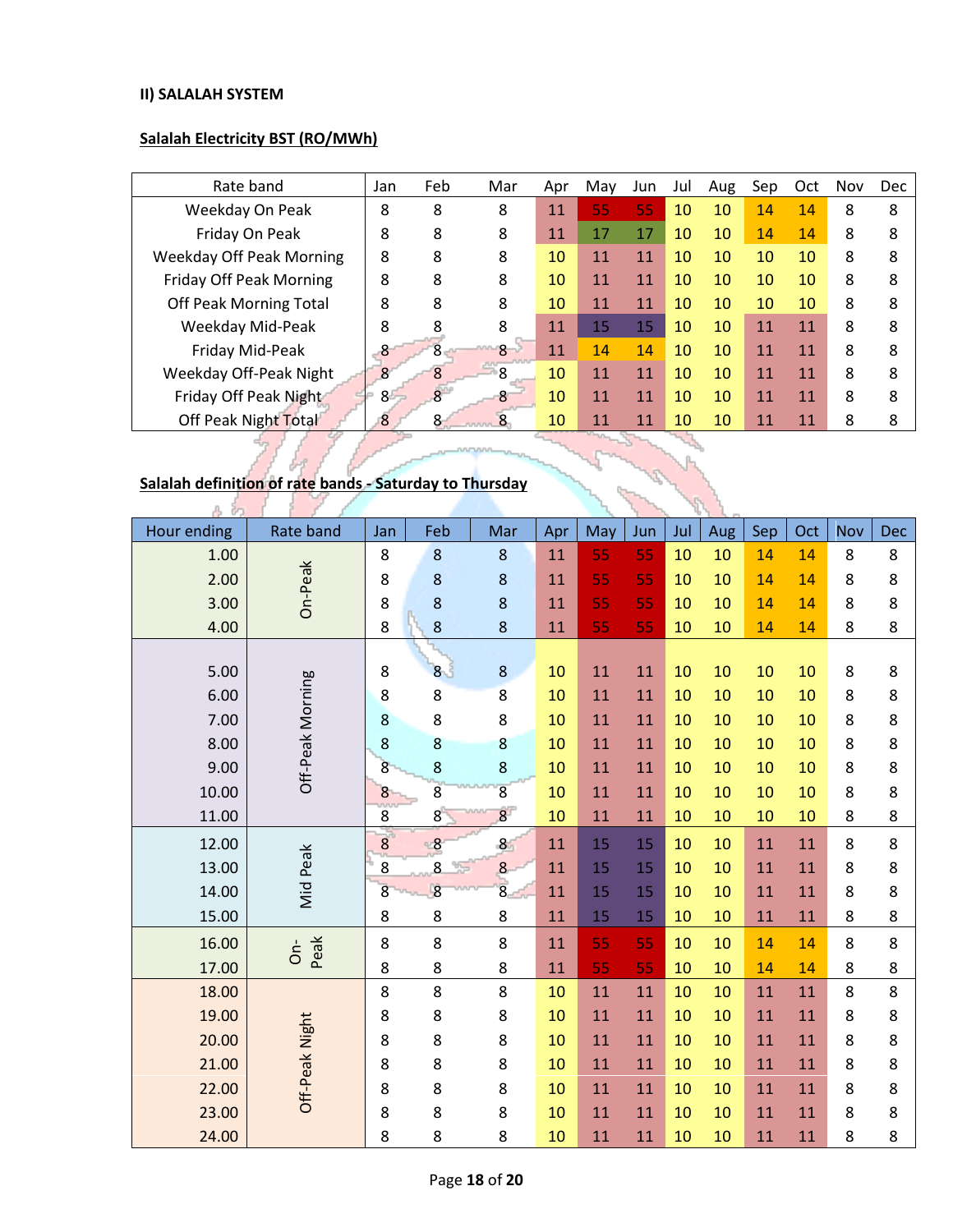# **Salalah definition of rate bands - Friday**

| Hour ending | Rate band              | Jan              | Feb              | Mar              | Apr | May | Jun | Jul | Aug | Sep | Oct | Nov | <b>Dec</b> |
|-------------|------------------------|------------------|------------------|------------------|-----|-----|-----|-----|-----|-----|-----|-----|------------|
| 1.00        |                        | 8                | 8                | 8                | 11  | 17  | 17  | 10  | 10  | 14  | 14  | 8   | 8          |
| 2.00        | On-Peak                | 8                | 8                | 8                | 11  | 17  | 17  | 10  | 10  | 14  | 14  | 8   | 8          |
| 3.00        |                        | 8                | 8                | 8                | 11  | 17  | 17  | 10  | 10  | 14  | 14  | 8   | 8          |
| 4.00        |                        | 8                | 8                | 8                | 11  | 17  | 17  | 10  | 10  | 14  | 14  | 8   | 8          |
| 5.00        |                        | 8                | 8                | 8                | 10  | 11  | 11  | 10  | 10  | 10  | 10  | 8   | 8          |
| 6.00        |                        | 8                | 8                | 8                | 10  | 11  | 11  | 10  | 10  | 10  | 10  | 8   | 8          |
| 7.00        |                        | 8                | 8                | 8                | 10  | 11  | 11  | 10  | 10  | 10  | 10  | 8   | 8          |
| 8.00        |                        | 8                | $\overline{8}$   | 8                | 10  | 11  | 11  | 10  | 10  | 10  | 10  | 8   | 8          |
| 9.00        | Off-Peak Morning       | $\overline{8}$   | $\boldsymbol{8}$ | 8                | 10  | 11  | 11  | 10  | 10  | 10  | 10  | 8   | 8          |
| 10.00       |                        | 8                | $\overline{8}$   | $\boldsymbol{8}$ | 10  | 11  | 11  | 10  | 10  | 10  | 10  | 8   | 8          |
| 11.00       |                        | 8                | 8                | $\overline{8}$   | 10  | 11  | 11  | 10  | 10  | 10  | 10  | 8   | $\bf 8$    |
| 12.00       |                        | $\boldsymbol{8}$ | 8                | 8                | 11  | 14  | 14  | 10  | 10  | 11  | 11  | 8   | 8          |
| 13.00       | Mid Peak               | 8                | 8                | 8                | 11  | 14  | 14  | 10  | 10  | 11  | 11  | 8   | 8          |
| 14.00       |                        | $\boldsymbol{8}$ | 8                | 8                | 11  | 14  | 14  | 10  | 10  | 11  | 11  | 8   | 8          |
| 15.00       |                        | 8                | 8                | 8                | 11  | 14  | 14  | 10  | 10  | 11  | 11  | 8   | 8          |
| 16.00       | Peak<br>$\overline{6}$ | $\bf 8$          | 8                | 8                | 11  | 17  | 17  | 10  | 10  | 14  | 14  | 8   | 8          |
| 17.00       |                        | 8                | 8                | $\bf 8$          | 11  | 17  | 17  | 10  | 10  | 14  | 14  | 8   | 8          |
| 18.00       |                        | 8                | 8                | $\bf 8$          | 10  | 11  | 11  | 10  | 10  | 11  | 11  | 8   | 8          |
| 19.00       |                        | 8                | 8                | 8                | 10  | 11  | 11  | 10  | 10  | 11  | 11  | 8   | 8          |
| 20.00       |                        | 8                | 8                | $\bf 8$          | 10  | 11  | 11  | 10  | 10  | 11  | 11  | 8   | 8          |
| 21.00       | Off-Peak Night         | 8                | 8                | 8                | 10  | 11  | 11  | 10  | 10  | 11  | 11  | 8   | 8          |
| 22.00       |                        | 8                | 8                | $\overline{8}$   | 10  | 11  | 11  | 10  | 10  | 11  | 11  | 8   | 8          |
| 23.00       |                        | 8                | 8                | 8                | 10  | 11  | 11  | 10  | 10  | 11  | 11  | 8   | 8          |
| 24.00       |                        | 8                | 8                | 8                | 10  | 11  | 11  | 10  | 10  | 11  | 11  | 8   | 8          |